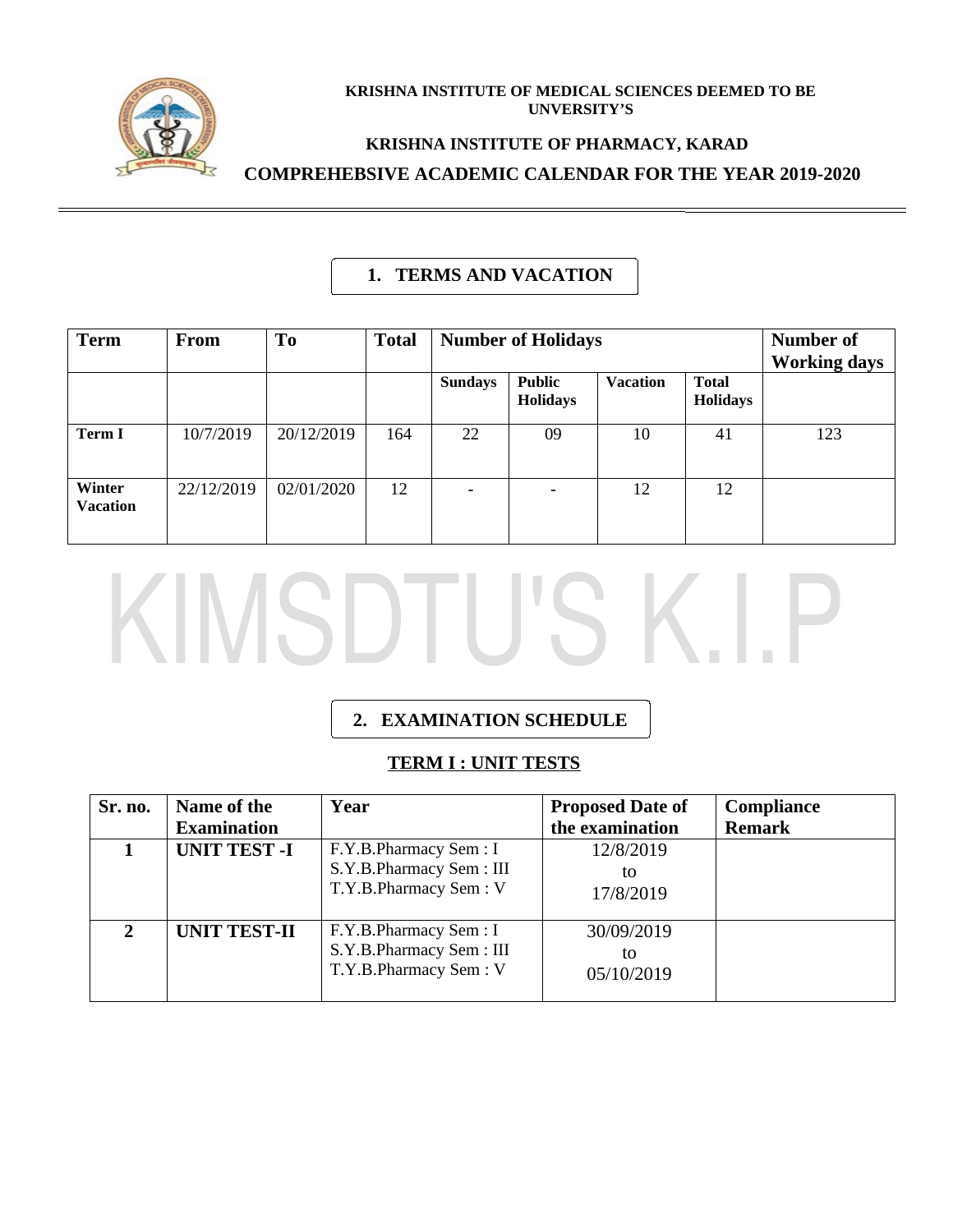#### **TERM I : SESSIONAL EXAMINATION**

| Sr. no.        | Name of the           | Year                    | <b>Proposed Date of</b> | Compliance    |
|----------------|-----------------------|-------------------------|-------------------------|---------------|
|                | <b>Examination</b>    |                         | the examination         | <b>Remark</b> |
| $\mathbf{1}$   | <b>Sessional-I</b>    | F.Y.B.Pharmacy Sem: I   | 09/09/2019              |               |
|                |                       | S.Y.B.Pharmacy Sem: III |                         |               |
|                | [THEORY]              | T.Y.B.Pharmacy Sem: V   | 14/09/2019              |               |
|                |                       |                         |                         |               |
| $\overline{2}$ | <b>Sessional-I</b>    | F.Y.B.Pharmacy Sem: I   | 16/09/2019              |               |
|                |                       | S.Y.B.Pharmacy Sem: III |                         |               |
|                | [PRACTICAL]           | T.Y.B.Pharmacy Sem: V   | 21/09/2019              |               |
|                |                       |                         |                         |               |
| 3              | <b>Sessional-II</b>   | F.Y.B.Pharmacy Sem: I   | 11/10/2019              |               |
|                |                       | S.Y.B.Pharmacy Sem: III |                         |               |
|                | [THEORY]              | T.Y.B.Pharmacy Sem: V   | 17/10/2019              |               |
|                |                       |                         |                         |               |
| 4              | <b>Sessional-II</b>   | F.Y.B.Pharmacy Sem: I   | 18/10/2019              |               |
|                |                       | S.Y.B.Pharmacy Sem: III |                         |               |
|                | [PRACTICAL]           | T.Y.B.Pharmacy Sem: V   | 23/10/2019              |               |
| 5              |                       | F.Y.B.Pharmacy Sem: I   |                         |               |
|                | <b>Preparatory</b>    | S.Y.B.Pharmacy Sem: III | 24/10/2019              |               |
|                | <b>Leave</b>          | T.Y.B.Pharmacy Sem: V   |                         |               |
|                |                       |                         | 31/10/2019              |               |
| 6              | <b>Non-University</b> |                         | 15/11/2019              |               |
|                | <b>Semester</b>       | F.Y.B.Pharmacy Sem: I   |                         |               |
|                | <b>Examination</b>    |                         | 19/11/2019              |               |

#### **TERM I: UNIVERSITY EXAMINATION**

### **November/December 2019**

| Sr.            | Name of the                                         | Year                                                                      | <b>Proposed Date of</b>  | Compliance    |
|----------------|-----------------------------------------------------|---------------------------------------------------------------------------|--------------------------|---------------|
| no.            | <b>Examination</b>                                  |                                                                           | the examination          | <b>Remark</b> |
| 1              | <b>Repeater University</b>                          | F.Y.B.Pharmacy Sem: II                                                    | 21/11/2019               |               |
|                | Semester                                            | S.Y.B.Pharmacy Sem: IV                                                    |                          |               |
|                | Examination                                         |                                                                           | 30/11/2019               |               |
| $\overline{2}$ | University end<br>semester Theory<br>examination    | F.Y.B.Pharmacy Sem: I<br>S.Y.B.Pharmacy Sem: III<br>T.Y.B.Pharmacy Sem: V | 02/12/2019<br>12/12/2019 |               |
| 3              | University end<br>semester Practical<br>examination | F.Y.B.Pharmacy Sem: I<br>S.Y.B.Pharmacy Sem: III<br>T.Y.B.Pharmacy Sem: V | 13/12/2019<br>19/12/2019 |               |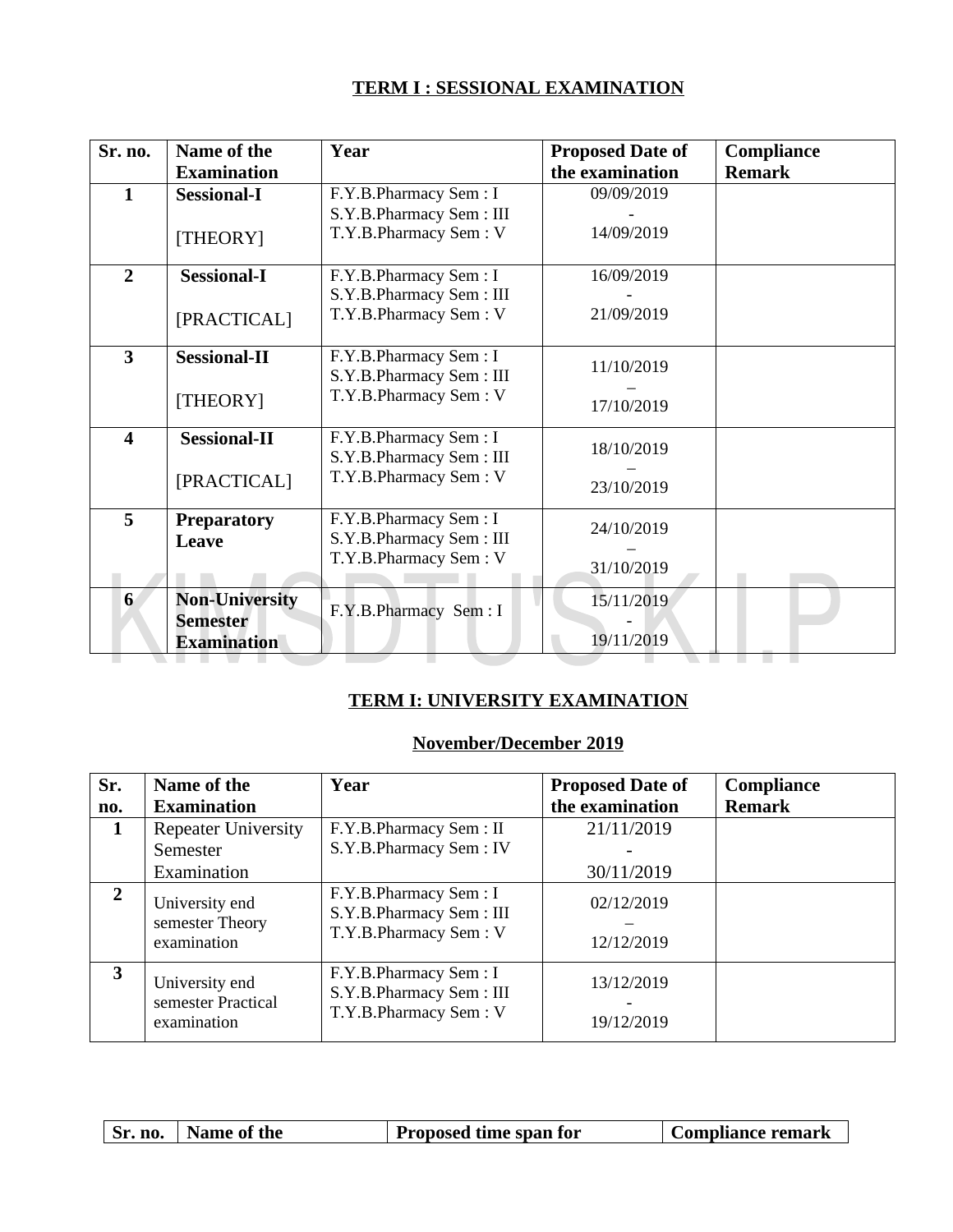| examination | examination |  |
|-------------|-------------|--|
|             |             |  |
|             |             |  |

#### **The results have been declared within \_\_\_\_\_\_\_\_\_\_\_ weeks from the last date of the practical examination.**

# **3. MEETINGS FOR STATUTORY AND NON STATUTORY BODIES**

# **STATUTORY MEETINGS**

| Sr. no. | Name of the committee   | <b>Proposed date</b> | <b>Compliance</b><br>remark |
|---------|-------------------------|----------------------|-----------------------------|
|         | <b>Board of Studies</b> | July-August 2019     |                             |

#### **NON- STATUTORY MEETINGS**

| Sr. no. | Name of the committee            | <b>Proposed time span</b> | Compliance<br>remark |
|---------|----------------------------------|---------------------------|----------------------|
|         | <b>Academic Committee</b>        | First week of July        |                      |
| 2.      | <b>Examination Committee</b>     | Last week of august 2019  |                      |
| 3.      | <b>College Council Committee</b> | First week of every month |                      |
| 4.      | <b>Mentorship Committee</b>      | $15th$ Day of every month |                      |

#### **INSPECTIONS**

| Sr. no. | Name of the committee           | <b>Proposed time span</b> | Compliance<br>remark |
|---------|---------------------------------|---------------------------|----------------------|
|         | Pharmacy council of indie       | September                 |                      |
|         | Academic account audit<br>(AAA) | September                 |                      |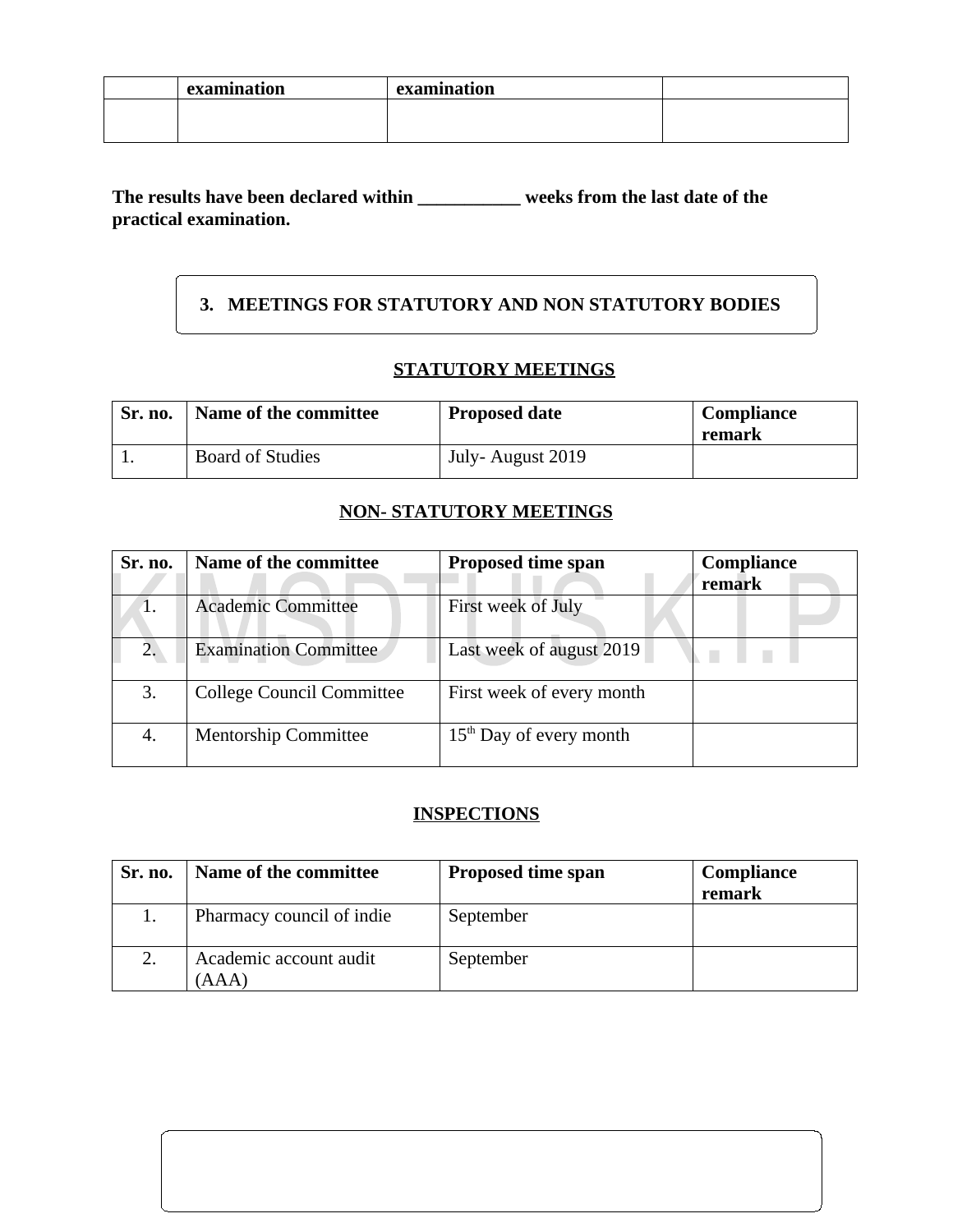#### **LIST OF EVENTS RELATED WORLD HEALTH ORGANIZATION**

| Sr.No. | <b>WHO Day</b>                                                           | <b>Date</b> | <b>Activity</b> /<br>competition         | <b>COMPLIANCE</b><br><b>REMARK</b> |
|--------|--------------------------------------------------------------------------|-------------|------------------------------------------|------------------------------------|
| 1.     | World Heart Day                                                          | 24/09/2019  | T-Shirt painting                         |                                    |
| 2.     | World Pharmacist Day                                                     | 25/09/2019  | Elocution<br>Competition<br>(Interclass) |                                    |
| 3.     | <b>Antibiotic Resistance</b><br>Week<br>$(18th - 24th$ November<br>2019) | 21/11/2019  | <b>Guest lecture</b>                     |                                    |

#### **SERIES OF GLOBAL PUBLIC HEALTH CAMPAIGNS**

# **CELEBRATION OF DAYS / WEEK**

| Sr. No. | Day                                  | <b>Proposed Date</b> | <b>Compliance Remark</b> |
|---------|--------------------------------------|----------------------|--------------------------|
| 1.      | Independence Day                     | 15/8/2019            |                          |
| 2.      | <b>Teachers Day</b>                  | 5/9/2019             |                          |
| 3.      | <b>International Literacy</b><br>Day | 8/9/2019             |                          |
| 4.      | Hindi Day                            | 14/9/2019            |                          |

#### **SPORTS CULTURAL & EXTRA CURRICULAR ACTIVITIES**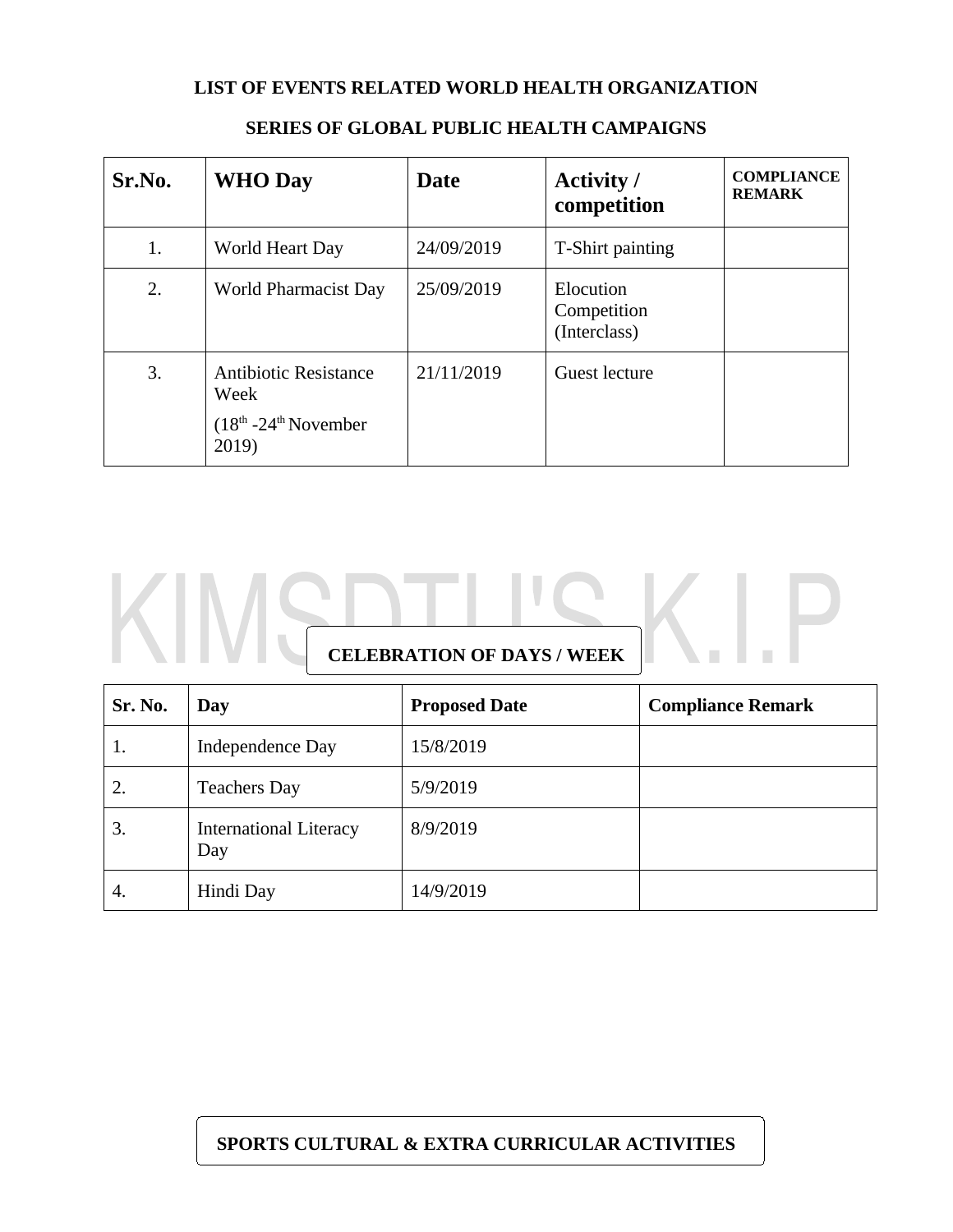| Sr. No.   Date | <b>Event</b> | <b>COMPLIANCE REMARK</b> |
|----------------|--------------|--------------------------|
|                |              |                          |
| 2.             |              |                          |
| З.             |              |                          |
|                |              |                          |

# **ACADEMIC & SCIENTIFIC ACTIVITIES:**

# **(CONFERENCES, CME, WORKSHOPS, SEMINARS AND OTHER)**

| Sr.No. | <b>Date</b>       | <b>Type of the</b><br>activity/level              | <b>Topic</b>                                               | <b>Financial</b><br><b>Implication</b> | Compliance<br><b>Remark</b> |
|--------|-------------------|---------------------------------------------------|------------------------------------------------------------|----------------------------------------|-----------------------------|
| 1.     | September<br>2019 | Faculty<br>Development<br>Programme               |                                                            |                                        |                             |
| 2.     | 10/10/2019        | Industrial Visit                                  | Demonstration of large<br>scale manufacturing<br>equipment |                                        |                             |
| 3.     | 21/12/2019        | National Level<br><b>Pharmacy Quiz</b><br>Contest | <b>Graduate Pharmacy</b><br><b>Aptitude Test</b>           | University                             |                             |

# **GUEST LECTURES**

| Sr.<br>No.   | <b>Department</b> | <b>Date</b>            | Name of the<br><b>Topic</b> | Name of<br>proposed<br>speaker | <b>Expected</b><br>audience | Compliance<br><b>Remark</b> |
|--------------|-------------------|------------------------|-----------------------------|--------------------------------|-----------------------------|-----------------------------|
| $\mathbf{1}$ | Pharmacy          | Last week<br>of July   | Personality<br>Development  | Mr.Amit<br>Innani              | Institution<br>/University  |                             |
| 2            | Pharmacy          | Last Week<br>of August | <b>GPAT</b><br>Guidance     | Mr.Atul Gurav                  | Institution                 |                             |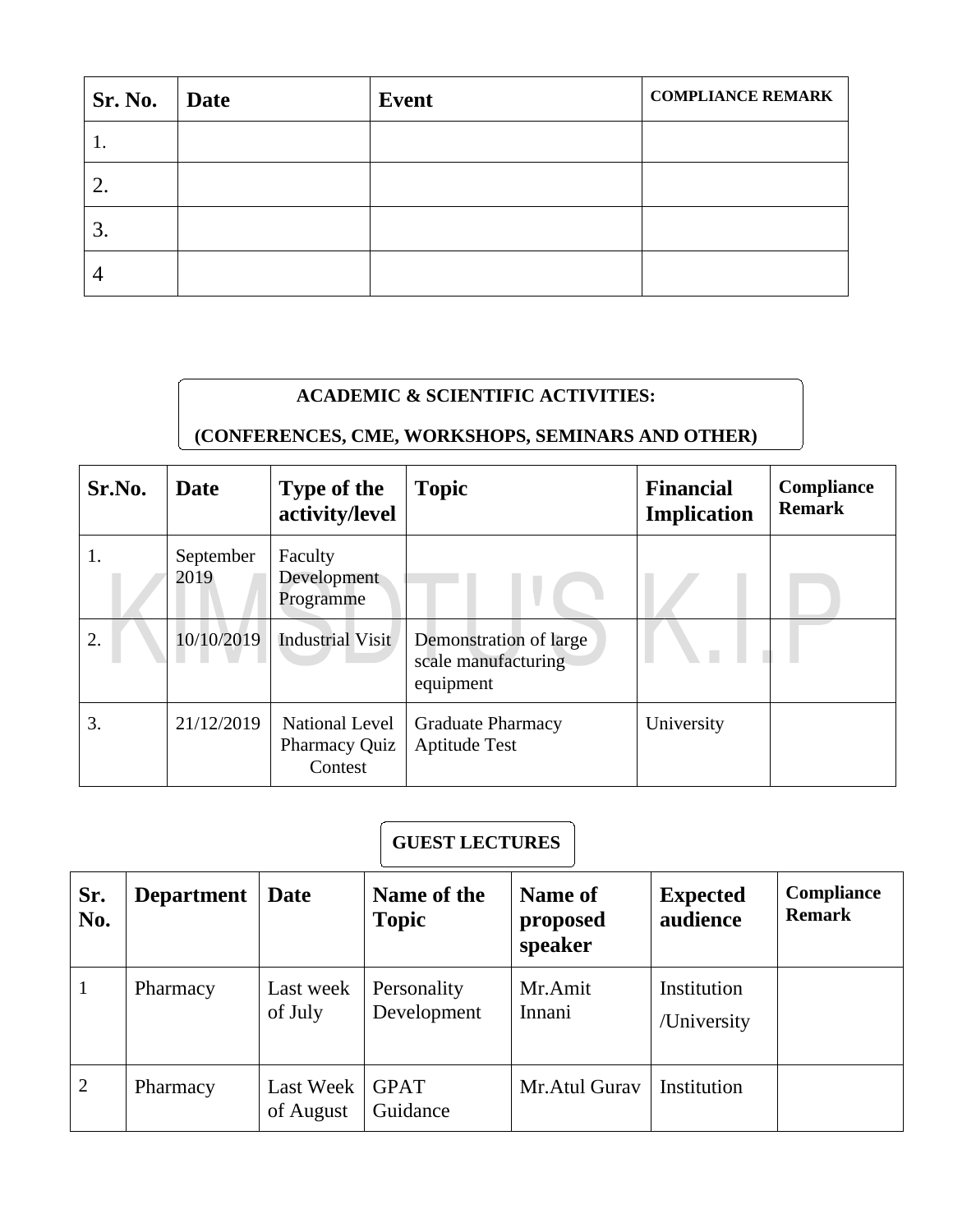| 3              | Pharmacy | Last Week   Industry<br>of<br>September | Awareness                | Dr. Vinay<br>Thakur | Institution |  |
|----------------|----------|-----------------------------------------|--------------------------|---------------------|-------------|--|
| $\overline{4}$ | Pharmacy | First week   Pharma<br>of October $ $   | industry<br>perspectives | Mr. Arun<br>Pawar   | Institution |  |

# **COMMUNITY LEVEL EXTENSION ACTIVITIES**

| Sr.No. | <b>Type of the</b><br>activity/level              | <b>Period</b>              | <b>COMPLIANCE REMARK</b> |
|--------|---------------------------------------------------|----------------------------|--------------------------|
|        | Hemoglobin detection<br>camp                      | 15 <sup>th</sup> August    |                          |
| 2.     | Street play on "Role of<br>Pharmacist in society" | 25 <sup>th</sup> September |                          |
|        |                                                   |                            |                          |

# **SEMINARS**

| Sr.No. | <b>Type of the</b><br>activity/level | <b>Period</b> | <b>COMPLIANCE REMARK</b> |
|--------|--------------------------------------|---------------|--------------------------|
|        | <b>PG</b> Seminars                   |               | Not applicable           |

*Dean,*  **Krishna Institute of Pharmacy, KIMS "Deemed To Be University", KARAD.**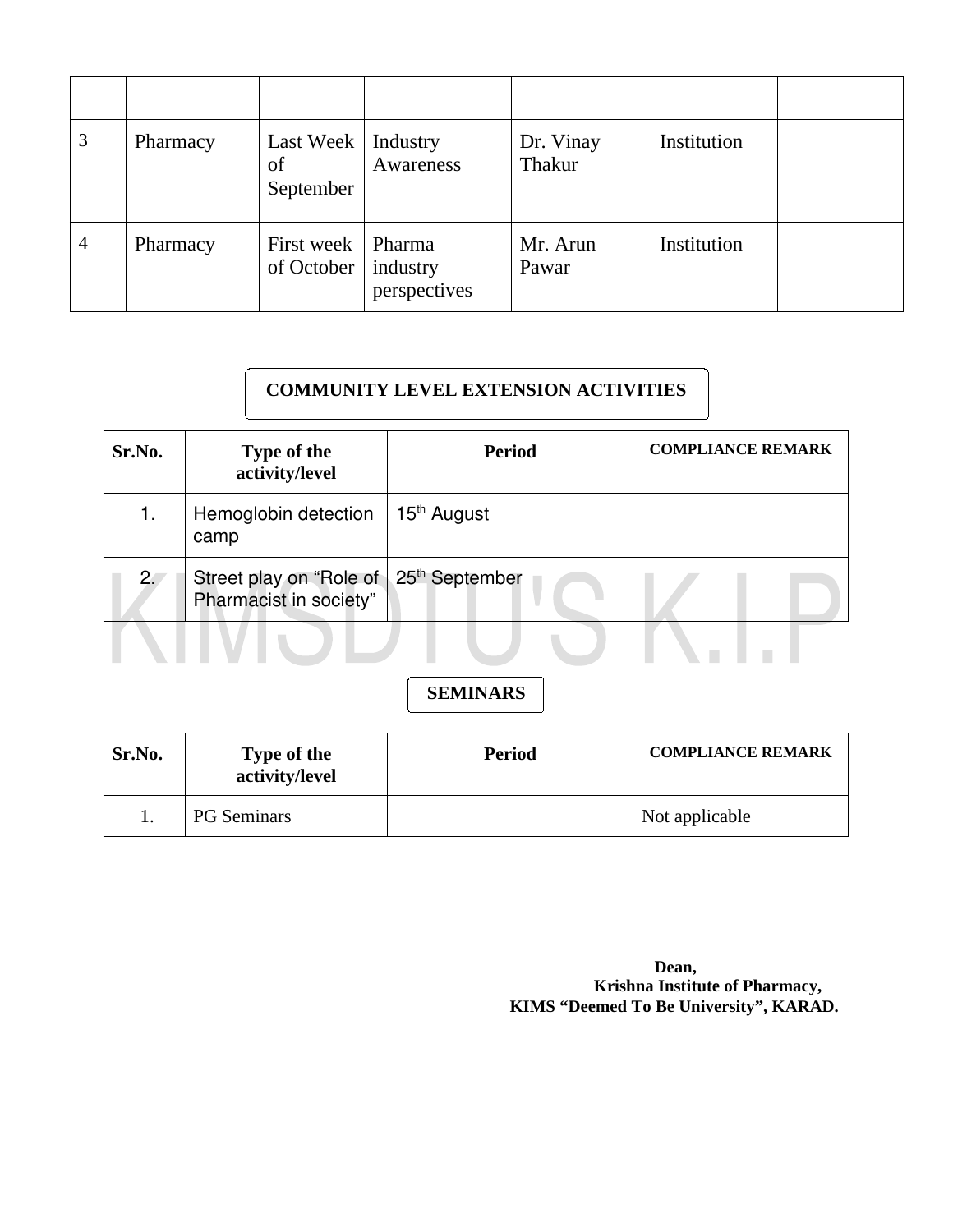# KIMSDTU'S K.I.P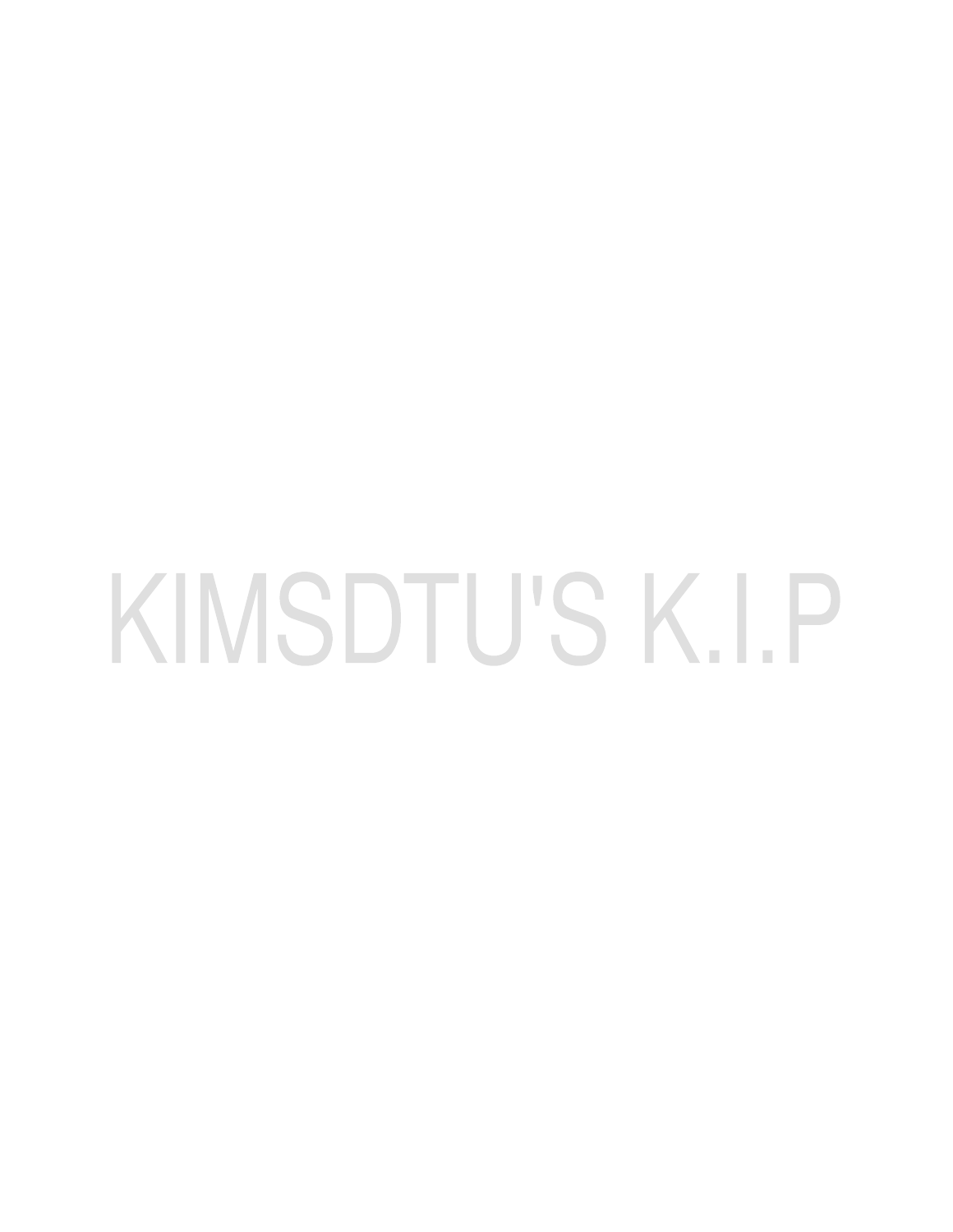| Sr. No.              | <b>Activity</b>                                           | <b>Class</b>                                                              | <b>Proposed Dates</b>     |  |  |
|----------------------|-----------------------------------------------------------|---------------------------------------------------------------------------|---------------------------|--|--|
|                      |                                                           | <b>July 2019</b>                                                          |                           |  |  |
|                      | <b>First Term:</b>                                        | T.Y.B.Pharm Sem-V                                                         | 25/07/2019                |  |  |
| 1                    | Commencement of<br>Year                                   | S.Y.B.PharmSem: III                                                       | 25/07/2019                |  |  |
|                      |                                                           | F.Y.B.PharmSem: I                                                         | 18/07/2019                |  |  |
| $\overline{2}$       | Induction programme                                       | F.Y.B.PharmSem: I                                                         | 18/07/2019                |  |  |
|                      |                                                           | <b>August 2019</b>                                                        |                           |  |  |
| $\mathbf{1}$         | Personality<br>Development<br>Programme                   | <b>Students and Faculty</b>                                               | 17-24/08/2019             |  |  |
|                      |                                                           | <b>September-October 2019</b>                                             |                           |  |  |
| $\mathbf{1}$         | Teachers day<br>celebration                               | Students and faculty                                                      | 05/09/2019                |  |  |
| 2                    | 1 <sup>st</sup> Sessional<br><b>Examinations (Theory)</b> | F.Y.B.Pharmacy Sem: I<br>S.Y.B.Pharmacy Sem: III<br>T.Y.B.Pharmacy Sem: V | 16/09/2019 -23/09/2019    |  |  |
| I.<br>3              | Celebration of world<br>pharmacist day                    | Students and faculty                                                      | 25/09/2019                |  |  |
| 4                    | <b>Elocution Competition</b><br>(Interclass)              | F.Y.B.Pharmacy Sem: I<br>S.Y.B.Pharmacy Sem: III<br>T.Y.B.Pharmacy Sem: V | 25/09/2019                |  |  |
| 5                    | 1 <sup>st</sup> Sessional<br>Examinations<br>(Practical)  | F.Y.B.Pharmacy Sem: I<br>S.Y.B.Pharmacy Sem: III<br>T.Y.B.Pharmacy Sem: V | 26/09/2019 -03/10/2019    |  |  |
| October 2019         |                                                           |                                                                           |                           |  |  |
| $\mathbf{1}$         | Industry-Institute<br><b>Interaction Activity</b>         | F.Y.B.Pharmacy Sem: I<br>S.Y.B.Pharmacy Sem: III<br>T.Y.B.Pharmacy Sem: V | 05/10/2019                |  |  |
| 2                    | <b>Industrial Visit</b>                                   | S.Y.B.Pharm Sem: III                                                      | 10/10/2019                |  |  |
| 3                    | Diwali Vacation                                           | F.Y.B.Pharmacy Sem: I<br>S.Y.B.Pharmacy Sem: III<br>T.Y.B.Pharmacy Sem: V | 22/10/2019 - 31/10/2019   |  |  |
| <b>November 2019</b> |                                                           |                                                                           |                           |  |  |
| $\mathbf{1}$         | 2 <sup>nd</sup> Sessional                                 | F.Y.B.Pharmacy Sem: I                                                     | $04/11/2019 - 11/11/2019$ |  |  |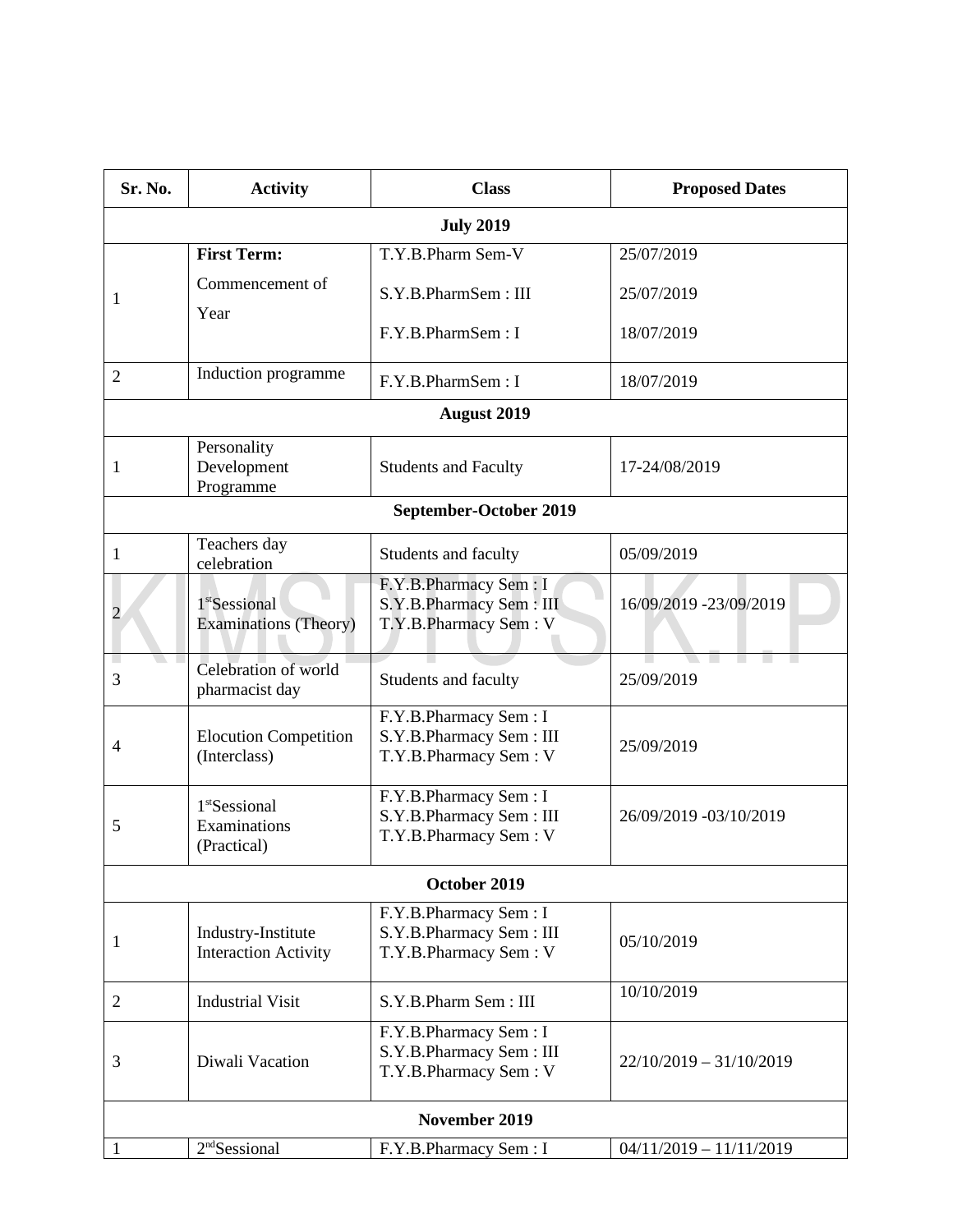|                          | examination (Theory)                       | S.Y.B.Pharmacy Sem: III<br>T.Y.B.Pharmacy Sem: V  |                           |  |  |
|--------------------------|--------------------------------------------|---------------------------------------------------|---------------------------|--|--|
|                          |                                            |                                                   |                           |  |  |
|                          | 2 <sup>nd</sup> Sessional                  | F.Y.B.Pharmacy Sem: I<br>S.Y.B.Pharmacy Sem: III  |                           |  |  |
| $\overline{2}$           | examination (Practical)                    | T.Y.B.Pharmacy Sem: V                             | 13/11/2019 - 19/11/2019   |  |  |
|                          | Antibiotic resistance                      |                                                   |                           |  |  |
| 3                        | awareness week (18-24<br>November 2019)    | Students and faculty                              | 21/11/2019                |  |  |
|                          | activity                                   |                                                   |                           |  |  |
| $\overline{4}$           | <b>Teachers - Parents</b><br>Interaction   | Students - faculty - Parents                      | 22/11/2019                |  |  |
|                          |                                            | <b>December 2019</b>                              |                           |  |  |
| $\mathbf{1}$             | Non university                             | F.Y.B.Pharmacy Sem: I                             | 25/11/2019-27/11/2019     |  |  |
|                          | semester examination                       |                                                   |                           |  |  |
|                          | University end semester                    | F.Y.B.Pharmacy Sem: I<br>S.Y.B.Pharmacy Sem: III  |                           |  |  |
| 2                        | Theory examination                         | T.Y.B.Pharmacy Sem: V                             | $05/12/2019 - 13/12/2019$ |  |  |
|                          |                                            | F.Y.B.Pharmacy Sem: I                             |                           |  |  |
| 3                        | University end semester                    | S.Y.B.Pharmacy Sem: III                           | 16/12/2019-20/12/2019     |  |  |
|                          | Practical examination                      | T.Y.B.Pharmacy Sem: V                             |                           |  |  |
| $\overline{\mathcal{A}}$ | National Level Quiz                        | Students of Colleges of, Shivaji                  | 21/12/2019                |  |  |
|                          | Contest                                    | University, Rajiv Gandhi<br>University of Health  |                           |  |  |
|                          |                                            | Sciences , KIMSDTU etc.                           |                           |  |  |
|                          |                                            | <b>January 2020</b>                               |                           |  |  |
|                          | <b>Second Term:</b>                        | F.Y.B.Pharmacy Sem-II                             |                           |  |  |
| 1                        | Commencement of<br>Year                    | S.Y.B.Pharmacy Sem: IV<br>T.Y.B. Pharmacy Sem: VI | 03/01/2020                |  |  |
|                          |                                            | F.Y.B.Pharmacy Sem-II                             |                           |  |  |
| 2                        | National Youth day                         | S.Y.B.Pharmacy Sem: IV                            | 12/01/2020                |  |  |
|                          |                                            | T.Y.B. Pharmacy Sem: VI                           |                           |  |  |
| 3                        | Women Empowerment                          | <b>Guest Prominent personality</b>                | 23/01/2020                |  |  |
| <b>February 2020</b>     |                                            |                                                   |                           |  |  |
|                          | $1st$ sessional                            | F.Y.B.Pharmacy Sem-II                             |                           |  |  |
| 1                        | examination (Theory)                       | S.Y.B.Pharmacy Sem: IV<br>T.Y.B. Pharmacy Sem: VI | $10/02/2020 - 17/02/2020$ |  |  |
|                          |                                            | F.Y.B.Pharmacy Sem-II                             |                           |  |  |
| 2                        | $1st$ sessional<br>examination (Practical) | S.Y.B.Pharmacy Sem: IV                            | 19/02/2020 - 25/02/2020   |  |  |
|                          |                                            | T.Y.B. Pharmacy Sem: VI                           |                           |  |  |
|                          |                                            | F.Y.B.Pharmacy Sem-II                             | 28/02/2020                |  |  |
| 3                        | National Science day                       | S.Y.B.Pharmacy Sem: IV                            |                           |  |  |
|                          |                                            | T.Y.B. Pharmacy Sem: VI                           |                           |  |  |
| <b>March 2020</b>        |                                            |                                                   |                           |  |  |
| $\mathbf{1}$             | Sports Week                                | B.Pharm students / Faculty                        | 02/03/2020-09/03/2020     |  |  |
|                          |                                            |                                                   |                           |  |  |